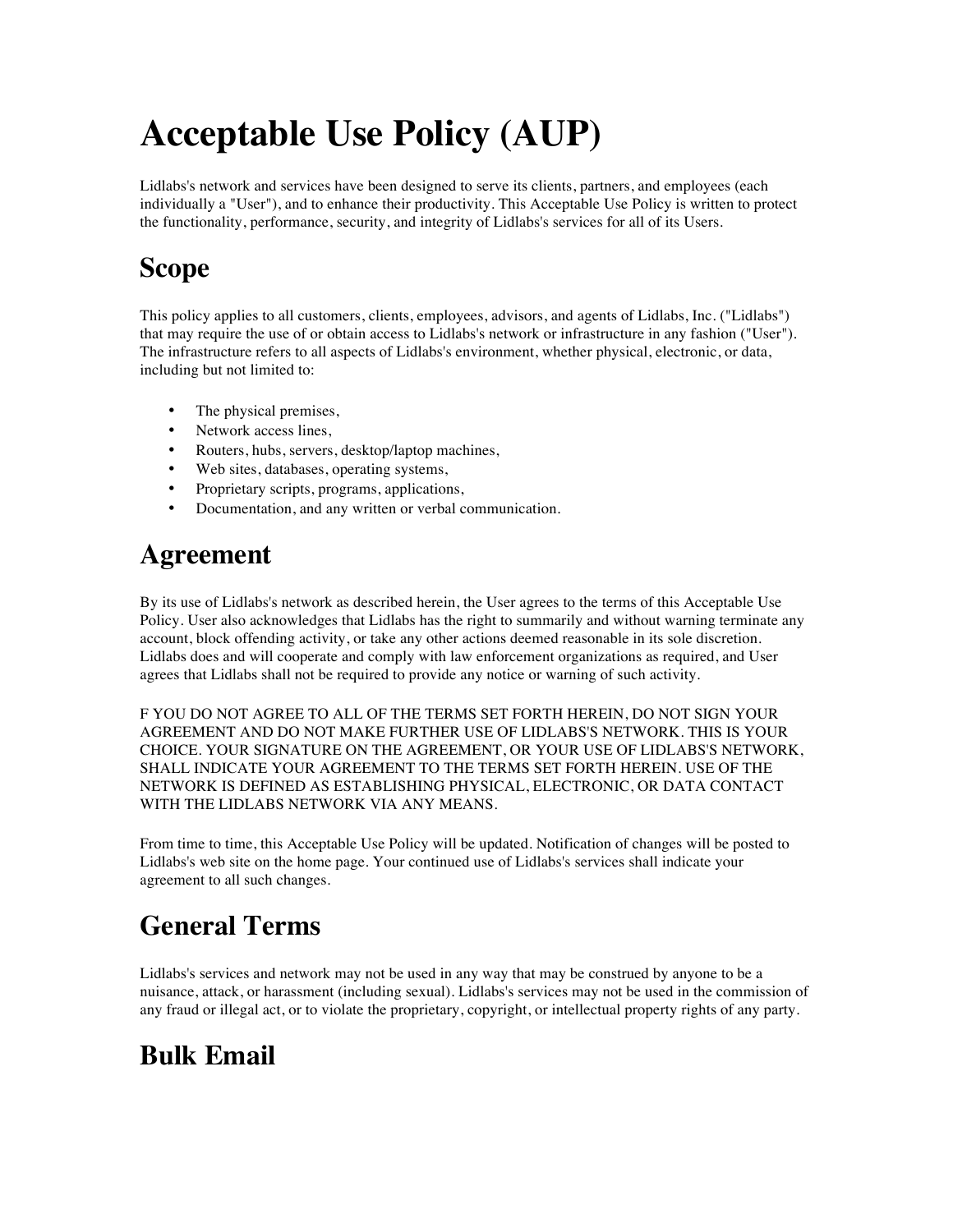Bulk email is often used to market products and services to customers. For purposes of this agreement, there are three forms of bulk email: "opt-in", "opt-out", and UCE.

#### Opt-In Email

Opt-in email is any email that is delivered to a user as a direct result solely of the user's explicit grant of permission to the sender to transmit such email to the user, and then only for the topics or purpose allowed by and known previously to the user.

#### Opt-Out Email

Opt-out email is any commercial or promotional email that is delivered to a user by a sender where the parties have had a demonstrable business relationship in the 12 months prior, and the sender acquired the receiver's email address from the receiver, but the receiver may not have granted direct, explicit permission to the sender to use his email address for the purpose of the message. In this case, the send must also provide (in the message) a mechanism by which the receiver can ask to not receive future emails from the sender, which must be honored.

**UCE** 

UCE (Unsolicited Commercial Email) is any bulk email from a sender that has not had a recent (within 12 months) business relationship with the receiver, or the receiver granted permission to a party than the sender, or the receiver's address was acquired from any source other than the receiver himself, or the sender has forged all or part of the email headers or otherwise attempted to obscure the source of the message in any way, or the sender has not provided a valid, operational interface to which the receiver may submit a request to be removed from the sender's list that will be legitimately honored. UCE is also called *spam*.

Opt-in email is allowed, provided that any such email includes a message that tells the receiver how to unsubscribe or opt-out of future emails, and that the sender has processes in place to ensure that such requests are honored within 48 hours. At the point where the (would be) receiver's email address is collected, a clear message describing how the sender may use the receiver's email address, with the option for the receiver to opt in or out of such messages, must be provided.

#### **Opt-out email and UCE are generally considered spam, and are expressly forbidden by this policy.**

Lidlabs customers whose Lidlabs Commerce customer lists precede the addition of Opt-In functionality to the product may be granted an exception with respect to opt-out bulk email (see Exceptions below).

Normal communications between parties that have a verifiable business relationship, such as communications for the purposes of completing a transaction initiated by the receiver, are not considered bulk email, UCE, or spam.

Under no circumstances may the User:

- send any bulk email in which any of the headers of the message have been forged or tampered with, or which contains email addresses that are not operational and valid at the time of transmission and for not less than 14 days thereafter;
- send any bulk email that directs the user to any web page, or contains an email address, that is not in a domain owned by the sender, or for which verifiable written permission of the domain owner has not been previously for the event;
- send any bulk email that does not include a valid reply email address, and instructions for prompt removal from sender's email list;
- send any bulk email to any person who has requested not to receive such bulk email more than 48 hours prior to transmission;
- send any bulk email message more than two times in any 24-hour period;
- send any bulk email to any UseNet newsgroup or list server;
- transmit, sell, disseminate, or otherwise disclose a receiver's email address to any third party, unless the User has specifically and verifiably granted the sender permission to do so, or unless such third party is a vendor whose business is the transmission of such bulk email on behalf of the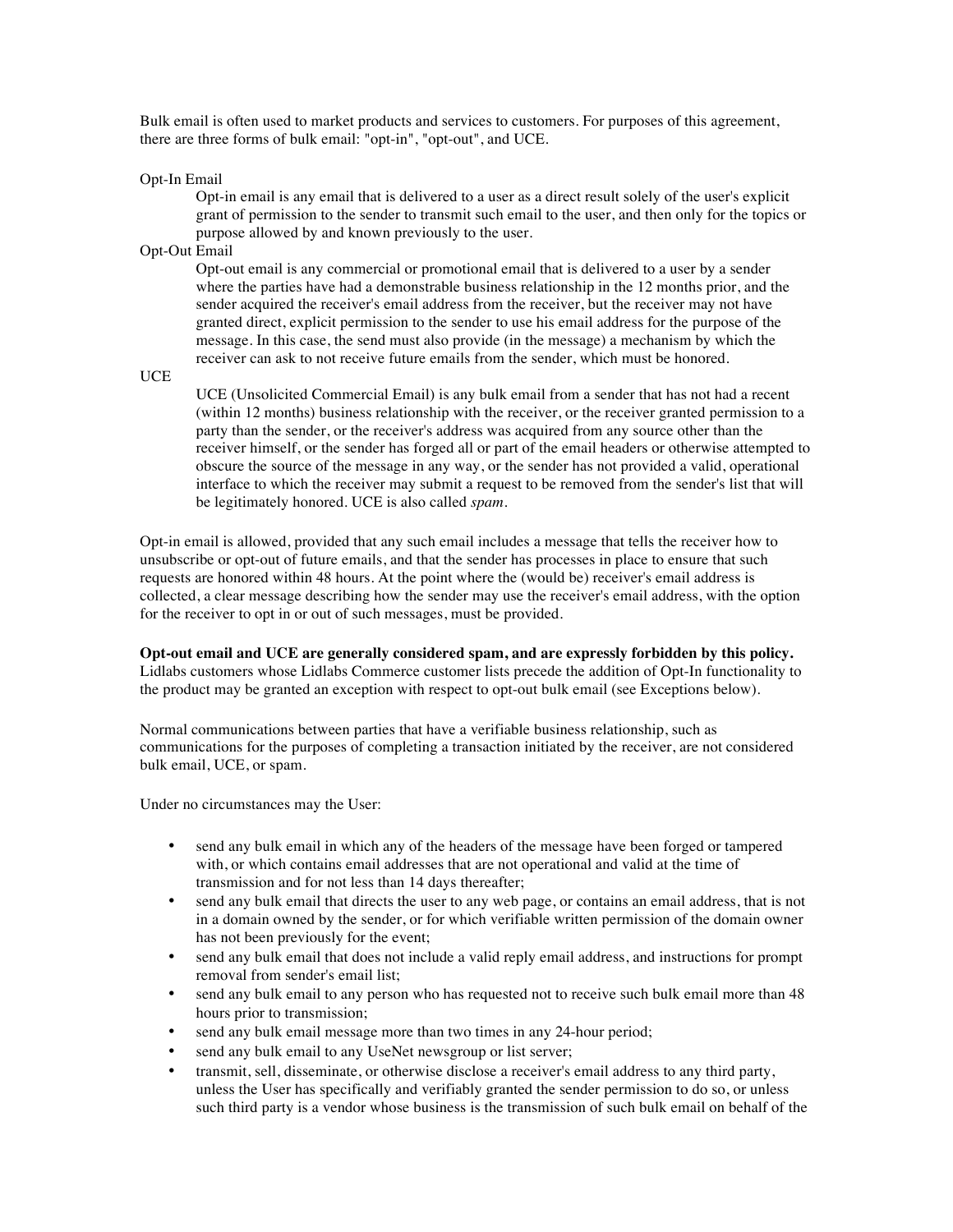User, but then only if (a) such transmission occurs in complete compliance with this AUP, and (b) that vendor is contractually bound to use the User's list of receivers only on User's behalf, and (c) that vendor may not under any circumstances sell, transfer or use for its own benefit or the benefit of any othe party, all or any part of the User's list;

- send any bulk email that makes direct reference to, without Lidlabs's prior written and express permission for each incident, an Lidlabs-owned or managed server, URL, domain, host, IP address, web page, or email address; or any web page that contains or makes reference to the foregoing;
- transmit more than 250,000 emails in a twenty-four hour period without the prior express written permission of Lidlabs for each such event;
- use any system in Lidlabs's network (including your own) as a target for the receipt and handling of reply or "bounce" emails resulting from bulk email operations launched from outside Lidlabs's network;
- use any system in Lidlabs's network (including your own) as a source, intermediary, or destination address for mail bombs, Internet packet flooding, packet corruption, denial of service, or other abusive activities;
- use Lidlabs's network or services to publish information about hacking, including instructional or incentive content;
- use any IP address in Lidlabs's network that has not been allocated to you by Lidlabs;
- use any system in Lidlabs's network (including your own) as an anonymous gateway or proxy for the purpose of hiding the identity of the sender from the receiver.

User understands and agrees that its failure to comply with these terms may cause Lidlabs to: (1) come under punitive restriction or termination of services by Lidlabs's vendors or third parties that provide internet access through which internet users reach Lidlabs's infrastructure, (2) come under attack by users who exact "revenge" using various tools, software, viruses, or other devices that may degrade access and performance of, or cause damage to data and software on, Lidlabs's servers, (3) in some jurisdictions make Lidlabs subject to fines, penalties, levies, or other incumberances, and/or (4) be irreparably harmed by any of the foregoing.

### **Content**

Lidlabs's servers and network may not be used for storage, transmission, receipt, or sale of any item or data which may be owned, copyrighted, or trademarked by anyone other than User, or for which User has not obtained express, unambiguous license or permission to disseminate or collect. Lidlabs reserves the right to demand proof of such permission or license at any time. User agrees to indemnify, hold harmless, and defend Lidlabs from any claim, suit or other action arising from User's violation of any copyright, trademark, patent, license, or grant.

Lidlabs's servers and network may not be used for storage, transmission, receipt, or sale of any item or data, which may be considered pornographic in any jurisdiction, or which Lidlabs determines is, in its sole discretion, offensive. User takes full and complete responsibility for his or her own words, including but not limited to any advertisement or claim. Opinions expressed by the User, and language used in that expression, are solely those of User. User agrees to indemnify, defend, and hold harmless, Lidlabs from any action resulting from User's statements.

If the user has any CGI, script, or other form of server executable or server-parsed content, User assumes full responsibility for the correctness of that content and any related files and databases. User must provide precautions to ensure that such content cannot be abused or exploited in a way that would cause data loss, excessive resource use, or other nuisance to Lidlabs or any other party. User agrees to pay any "clean up" costs Lidlabs may charge if such content causes data loss or nuisance.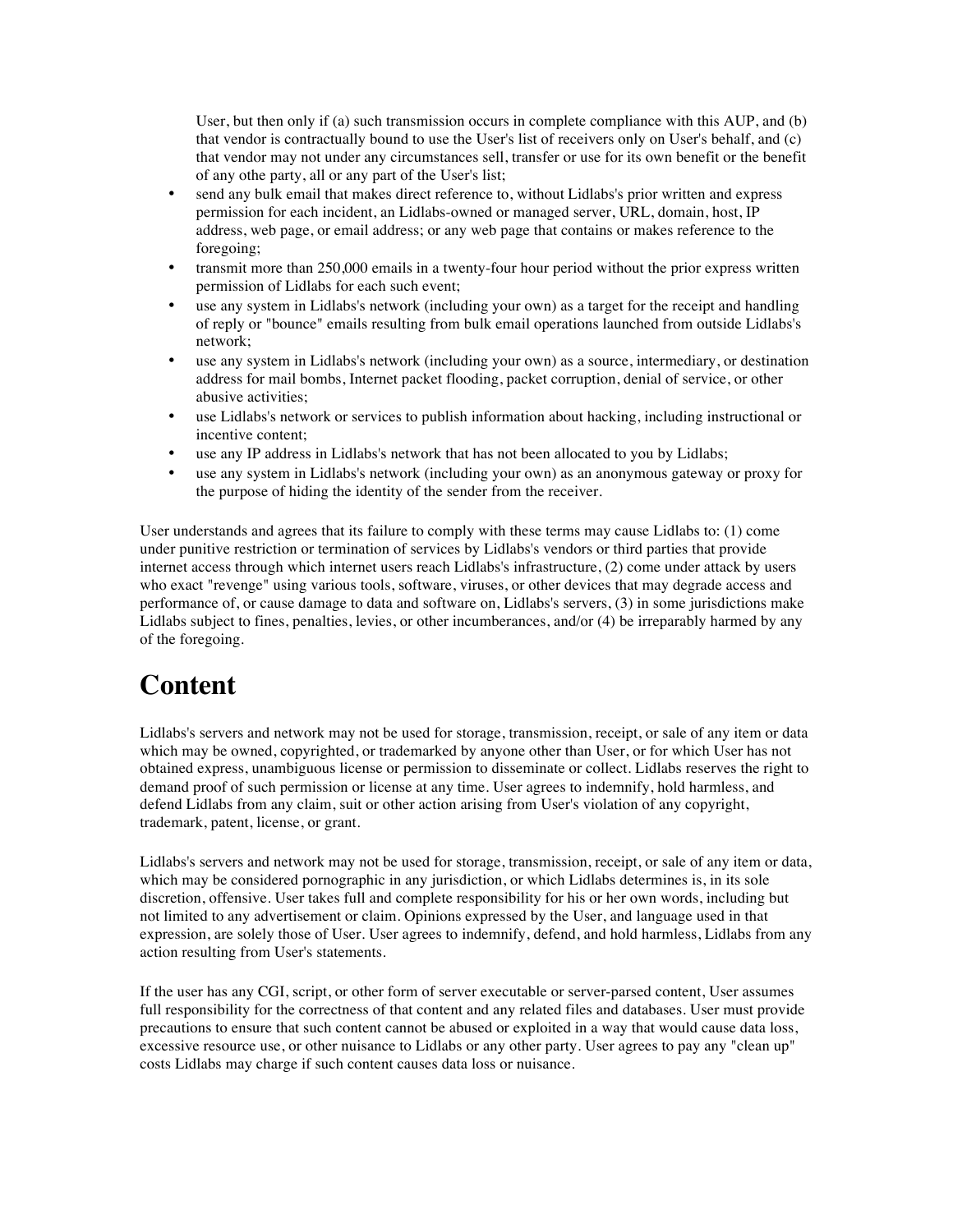# **Prohibited Use**

Any action that constitutes illegal, unauthorized, forbidden, or illicit behavior is strictly prohibited. This includes any violation of, or any act that may be an attempt to violate, the terms of this policy, or any act that may violate the proprietary rights, privacy, or security of any other party. User may use Lidlabs's network and services exactly and only for their stated or designed purpose, or any purpose stated in a binding, written agreement mutually executed by Lidlabs and User.

The following are examples of prohibited activities are not all-inclusive and are provided for clarity and illustration:

- Sending UCE (spamming);
- Sending UCE using another service provider, but pointing users to an Lidlabs-hosted web site or email address in the text of the message;
- Selling a list of customers as a bulk email list;
- Posting or forwarding of chain letters;
- Using email for harassment (including sexual harassment);
- Posting to any UseNet newsgroup or mail list messages that are not relevant to the subject matter, or are commercial in nature (unless the stated purpose of the newsgroup or mail list specifically allows commercial announcements);
- Public posting of any slanderous or libelous content;
- Use of any person's account, system, host, directories, files, or network without specific permission and knowledge of that person;
- Attempts to circumvent or subvert security systems, authentication, or user identification;
- Forging mail headers;
- Attempts to deny service to any host, service, or user;
- Use of any kind of port scanner, or password cracker;
- Producing, using, or knowingly introducing a virus or any other item that may alter, destroy, or be used to gain unauthorized access to, data on Lidlabs's or any other network;
- Software piracy, violation of any copyright;
- Collection or dissemination of any information that might be used to gain unauthorized access to any system, network, host, or data;
- Any unreasonable activity that constitutes a nuisance to any other party;
- Any activity that is illegal in any jurisdiction;
- Any of the above activities that takes place on another's network but is performed in such a fashion that it impacts Lidlabs's network or is perceived to arise from Lidlabs's network or servers.

### **Exceptions**

The grant of any exception to this policy is in Lidlabs's sole control and discretion. Exceptions will only be granted to User if such request is made by the User to an officer of Lidlabs in advance of the event. Grant of an exception will be given in writing only, and is limited to a single event unless otherwise explicitly specified by Lidlabs.

# **Actions**

Failure to comply with this AUP may result in summary suspension or termination of services, accounts, or access, blockage of activity, or other actions deemed by Lidlabs in its sole discretion to be appropriate and reasonable. User understands and agrees that such action may be taken without prior notice. User further agrees that, in the event of its violation of this policy in any way that impacts Lidlabs's network or